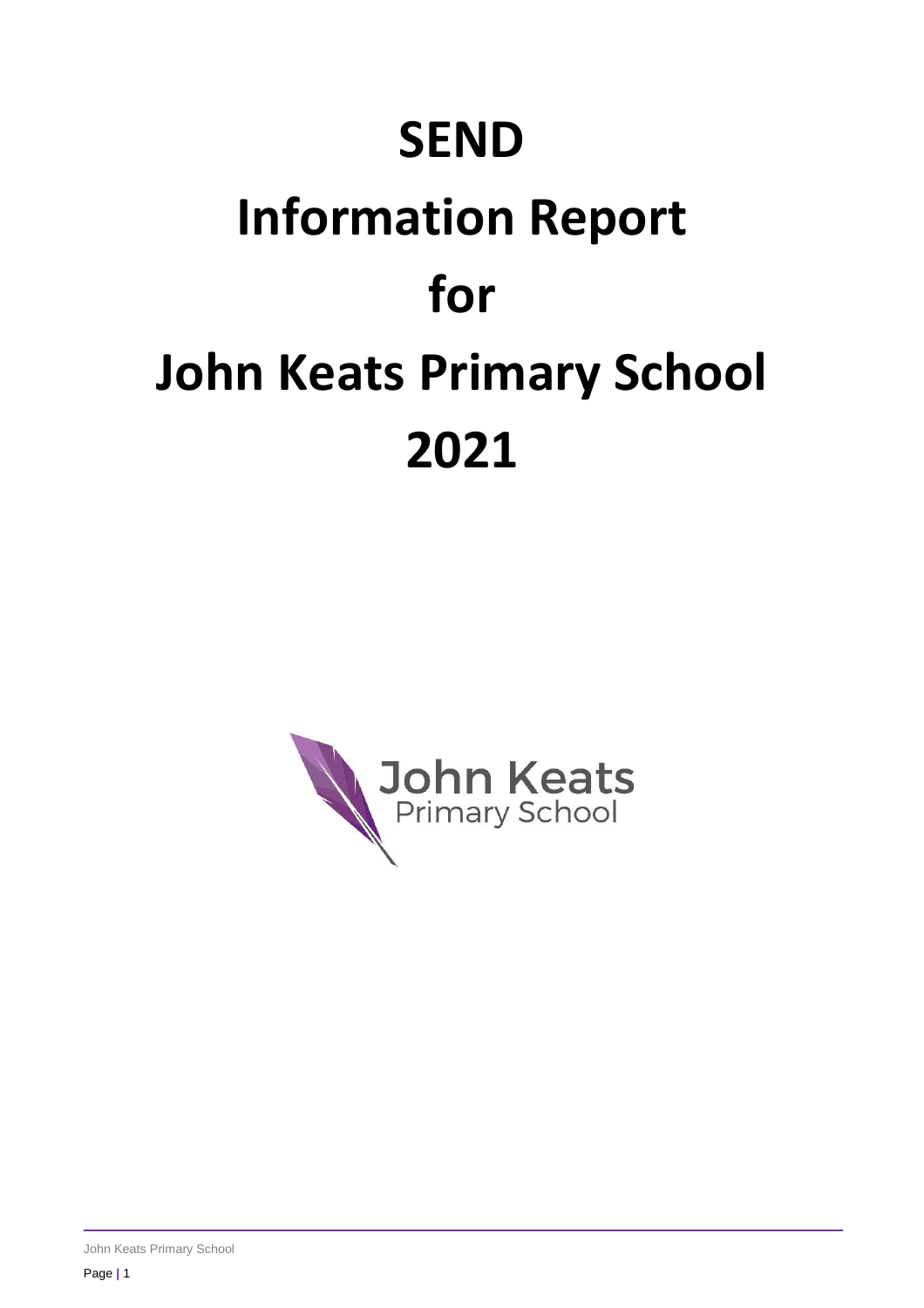# **The kinds of SEND that are provided for**

Our school currently provides additional and/or different provision for a range of needs, including:

- Communication and interaction, for example, autistic spectrum disorder, speech and language difficulties
- Cognition and learning, for example, dyslexia, dyspraxia
- Social, emotional and mental health difficulties, for example, attention deficit hyperactivity disorder (ADHD)
- Sensory and/or physical needs, for example, visual impairments, hearing impairments, processing difficulties, epilepsy
- Moderate/severe/profound and multiple learning difficulties

# **Admission of SEND pupils**

If [your child has SEND but does not have an EHCP,](https://www.goodschoolsguide.co.uk/special-educational-needs/your-rights/sen-but-no-ehcp) then when applying to our school you will need to go through the normal school admissions process, identifying on the application of your child's needs.

If your child has an EHCP, then when applying to our school you will need to go through Southwark SEN [\(sias@southwark.gov.uk\)](mailto:sias@southwark.gov.uk). Southwark will then formally consult with our school.

# **Identifying pupils with SEND and assessing their needs**

We will assess each pupil's current skills and levels of attainment on entry, which will build on previous settings and Key Stages, where appropriate. Class teachers will make regular assessments of progress for all pupils and identify those whose progress:

- Is significantly slower than that of their peers starting from the same baseline
- Fails to match or better the child's previous rate of progress
- Fails to close the attainment gap between the child and their peers
- Widens the attainment gap

This may include progress in areas other than attainment, for example, social needs.

Slow progress and low attainment will not automatically mean a pupil is recorded as having SEND.

When deciding whether special educational provision is required, we will start with the desired outcomes, including the expected progress and attainment, and the views and the wishes of the pupil and their parents. We will use this to determine the support that is needed and whether we can provide it by adapting our core offer, or whether something different or additional is needed.

# **Consulting and involving pupils and parents**

We will have an early discussion with the pupil and their parents when identifying whether they need special educational provision. These conversations will make sure that:

- Everyone develops a good understanding of the pupil's areas of strength and difficulty
- We take into account the parents' concerns
- Everyone understands the agreed outcomes sought for the child
- Everyone is clear on what the next steps are

Notes of these early discussions will be added to the pupil's record and given to their parents.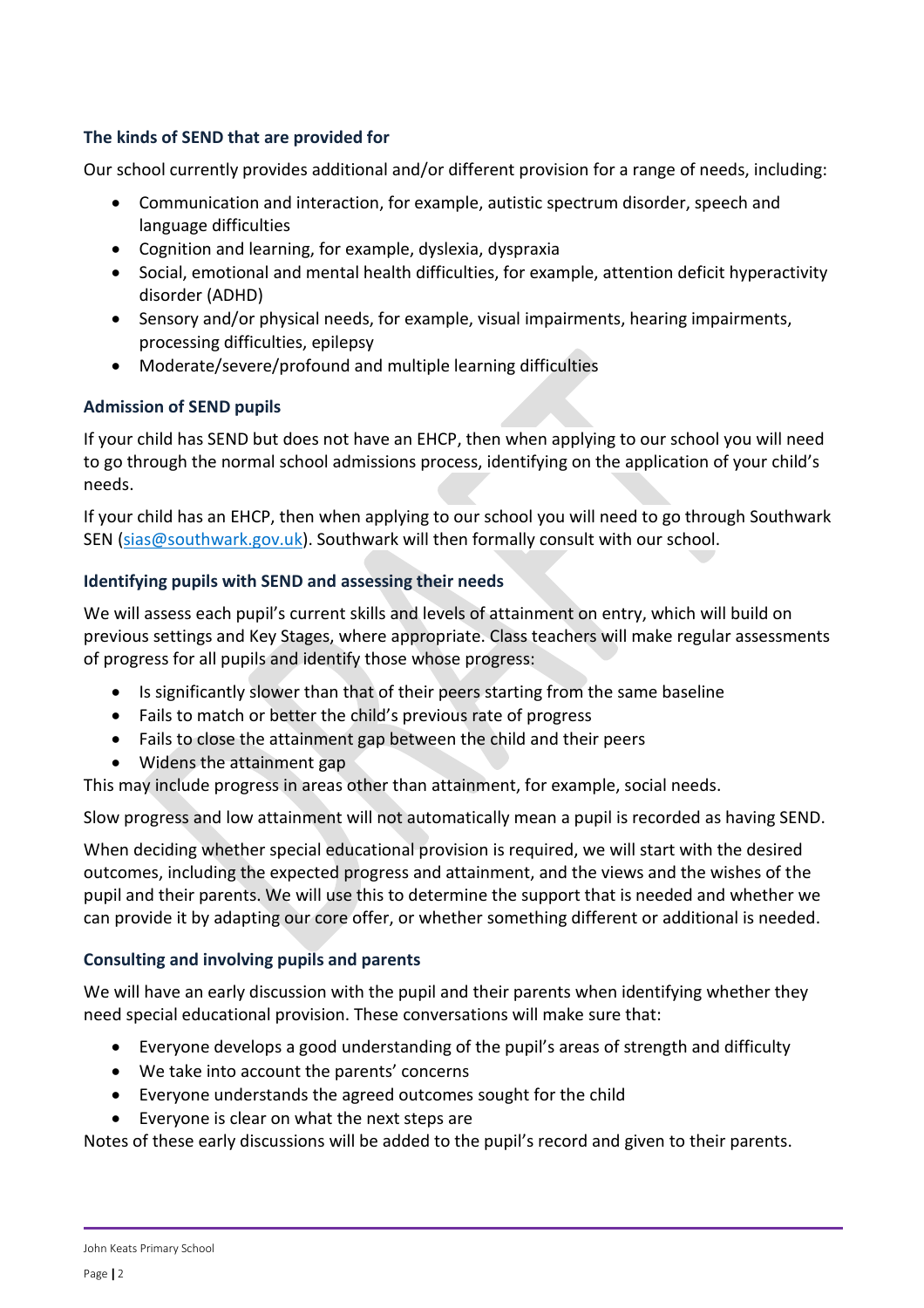We will formally notify parents when it is decided that a pupil will receive additional SEND support.

# **Assessing and reviewing pupils' progress towards outcomes**

We will follow the graduated approach and the four-part cycle of **assess, plan, do, review**.

The class teacher will work with the SENDCO to carry out a clear analysis of the pupil's needs. This will draw on:

- The teacher's assessment and experience of the pupil
- Their previous progress and attainment and/or behaviour
- Other teachers' assessments, where relevant
- The individual's development in comparison to their peers and national data
- The views and experience of parents and family members
- The pupil's own views
- Advice from external support services, if relevant

The assessment will be reviewed regularly.

All teachers and support staff who work with the pupil will be made aware of their needs, the outcomes sought, the support provided, and any teaching strategies or approaches that are required. We will regularly review the effectiveness of the support and interventions and their impact on the pupil's progress.

#### **Supporting pupils moving between phases and preparing for adulthood**

We recognise that transitions can be difficult for a child with SEND and we take steps to ensure that any transition is as smooth as possible. We will only share information with other settings with the consent from the parents and pupils

If your child is moving to another school:

- We will contact the school SENDCO and ensure they knows about any special arrangements or support that need to be made for your child
- We will make sure that all records about your child are passed on as soon as possible

When moving classes in school:

- Information will be passed on to the new class teacher in advance and a planning meeting will take place between the current and new teacher
- The SENDCO will meet with the new class teacher and share information and current targets
- All children visit their new classroom with their new class teacher during transition sessions. To aid their understanding about any forthcoming moves, additional visits can be arranged for individual children who experience greater difficulties to cope with changes
- Personalised transition booklets are used to help children in preparations for transition. These are often given out several weeks in advance.

When moving into John Keats School during the academic year:

 We will meet with you and your child to discuss their needs and decide how to best transition into John Keats School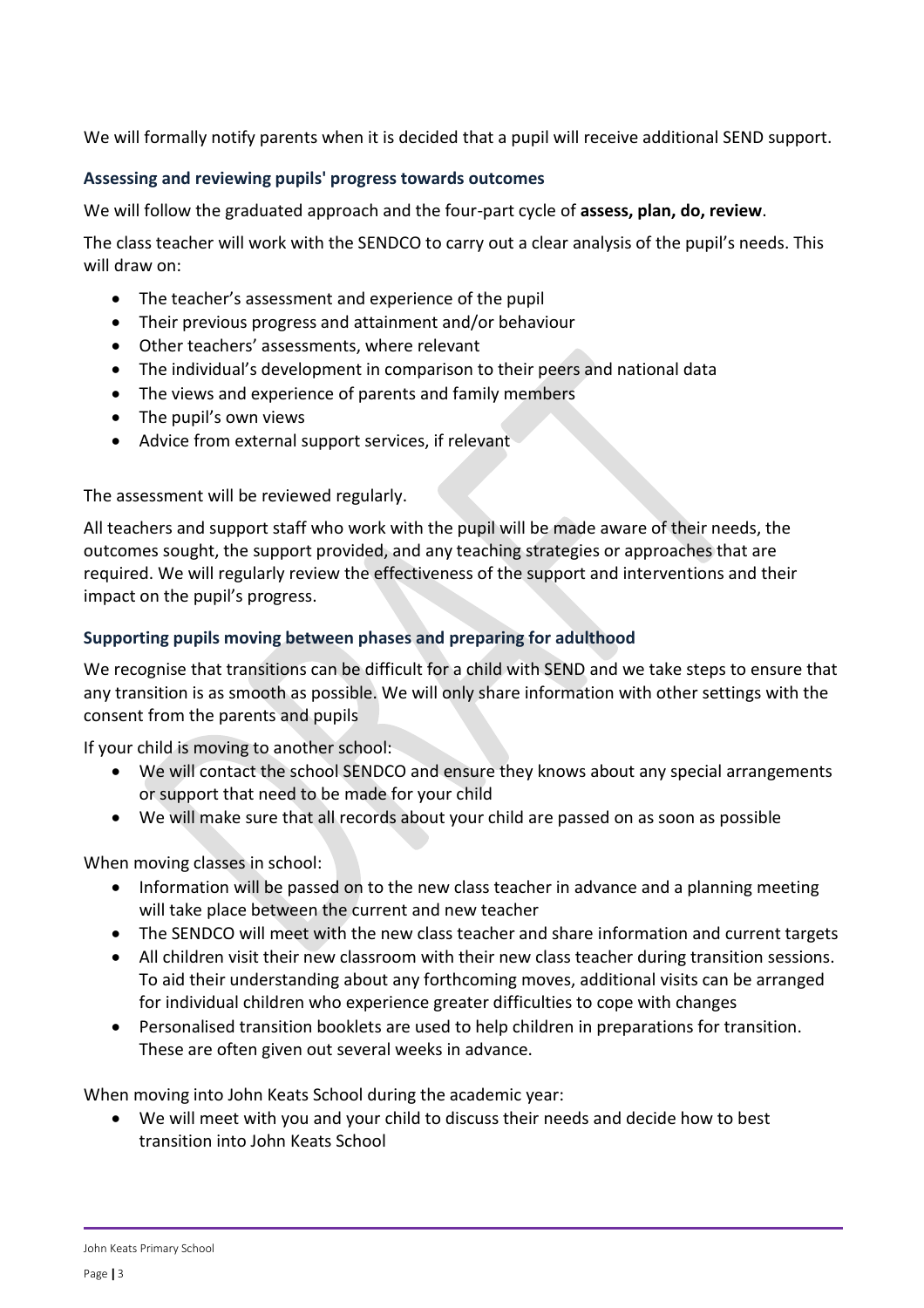- We will liaise with the previous school's SENDCO to discuss the provision and obtain records from external agencies
- We will organise a TAC meeting approximately six weeks after starting to discuss how the settling process is going and plan future support and actions

When moving on to further education from Year 6:

- We will fully support parents in making decisions about the secondary school they choose for their children and work with them to ensure the transition from KS2 to KS3 is smooth
- The school SENDCO will liaise with and discuss the specific needs of your child with the SENDCO of their secondary school
- Your child will have opportunities to learn about aspects of transition to support their understanding of the changes ahead
- Secondary School support workers will be invited into school
- Where possible your child will visit their new school on several occasions and in some cases staff from the new school will visit your child in this school
- If your child has a diagnosis of Autism the school with contact the Southwark Autism Support Team to ensure your child receives the best support possible during and after transition
- If your child has an Educational Health Care Plan the school will hold a transitional annual review

#### **Our approach to teaching pupils with SEND**

Teachers are responsible and accountable for the progress and development of all the pupils in their class.

High-quality teaching is our first step in responding to pupils who have SEND. This will be differentiated for individual pupils.

The following interventions may be used:

- Attention Building
- Concept Cat
- Lego Therapy
- TEACCH
- Zones of Regulation
- Colourful Semantics
- Rapid Read, Rapid Write, Rapid Phonics
- Zones of Regulation

#### **Adaptations to the curriculum and learning environment**

We make the following adaptations to ensure all pupils' needs are met:

- Differentiating our curriculum to ensure all pupils are able to access it, for example, by grouping, 1:1 work, teaching style, content of the lesson, etc.
- Adapting our resources and staffing
- Using recommended aids, such as Chromebooks, iPads, coloured overlays, visual timetables, larger font, etc.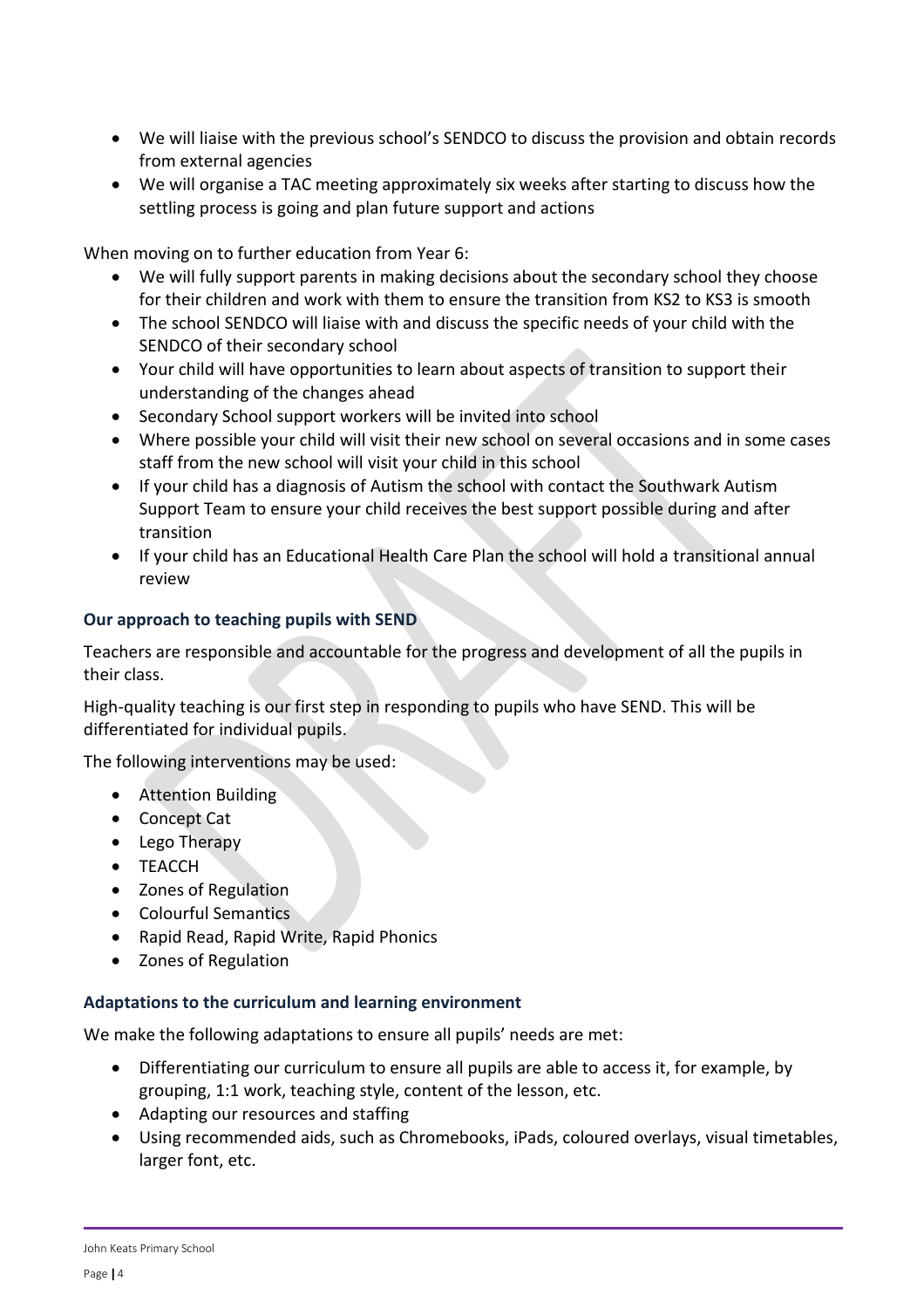Differentiating our teaching, for example, giving longer processing times, pre-teaching of key vocabulary, reading instructions aloud, etc.

### **Additional support for learning**

We have a number teaching assistants who are trained to deliver interventions.

Teaching assistants will support pupils on a 1:1 basis or in small groups when necessary and directed by the class teacher or SENDCO.

We work with the following agencies to provide support for pupils with SEND:

- Speech and Language Therapy (SALT)
- Occupational Therapy (OT)
- Educational Phycologist (EP)
- Physiotherapy
- Autism Support Team
- Child and Adolescent Mental Health Services (CAMHS)
- Community Pediatrician
- Complex Needs Nursing Team

#### **Expertise and training of staff**

Our SENCO has a number of years' experience in this role.

They are allocated 1.5 days a week to manage SEND provision.

We have a team of teaching assistants and higher level teaching assistants (HLTAs) who are trained to deliver SEND provision.

Regular training opportunities for all staff are delivered by school staff and outside agencies on a regular basis.

#### **Securing equipment and facilities**

The school budget includes money for supporting children with SEND.

The Headteacher decides on the budget for Special Educational Needs and Disabilities in consultation with the school governors, on the basis of needs in the school.

The Headteacher and the SENDCO discuss and action all the information they have about SEND in the school in consultation with parents and carers, including:

- the children getting extra support already
- the children needing extra support
- the children who have been identified as not making as much progress as would be expected
- Deciding what resources/training and support is needed.
- All resources/training and support are reviewed regularly and changes made as needed
- Any additional 'offsite' provision which may be required
- Any additional IT software and equipment required to meet identified needs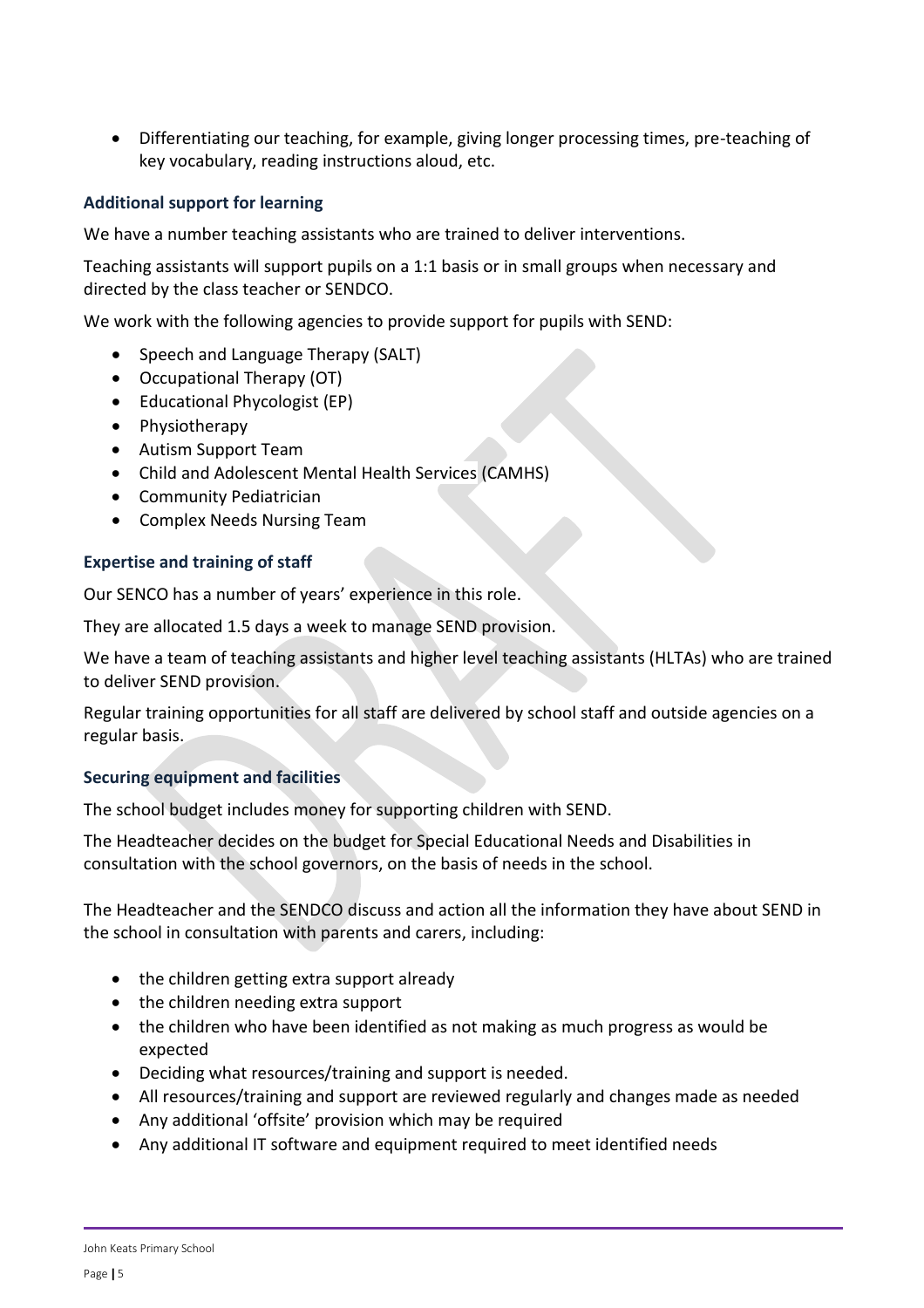# **Evaluating the effectiveness of SEND provision**

We evaluate the effectiveness of provision for pupils with SEND by:

- Reviewing pupils' individual progress towards their goals each term
- Reviewing the impact of interventions after 6 weeks
- Monitoring by the SENDCO
- Using provision maps to measure progress every term
- Holding annual reviews with parents/carers for pupils who have EHC plans
- Holding regular Team Around a Child (TAC) meetings

# **Enabling pupils with SEND to engage in activities available to those in the school who do not have SEN**

All of our extra-curricular activities and school visits are available to all our pupils, including our before-and after-school clubs.

All pupils will be encouraged to go on our residential trips.

All pupils are encouraged to take part in sports day/school plays/special workshops/class assemblies

No pupil is ever excluded from taking part in these activities because of their SEN or disability.

The school recognises its duty under the **Disability Discrimination Act**:

- Not to discriminate against disabled pupils in their admissions and exclusions, and provision of education and associated services
- Not to treat disabled pupils less favourably
- To take reasonable steps to avoid putting disabled pupils at a substantial disadvantage

#### **Access to curriculum**

The school provides all pupils with a broad and balanced curriculum, differentiated and adjusted to meet the needs of individual pupils. To develop a more inclusive curriculum teacher:

- set suitable learning challenges
- are responsive to pupils' diverse learning needs
- identify potential barriers to learning and assessment for individuals and groups of pupils

#### **What Specialist facilities and equipment are available to support children with SEND?**

The progress of all children is tracked carefully and resources are allocated and purchased to ensure children reach their full potential. This may be through the use of specific equipment including ICT equipment, software, staff to implement intervention programmes, specialist staff to support and advise how to meet specific individual needs, staff to provide emotional support and to support attendance, resources to develop independence skills e.g. social skills and play leaders. High Needs Funding, where appropriate, may be applied for in order to meet and support the needs of individual children.

Adjacent to all of the KS1 and KS2 classrooms we have small 'break-out' spaces, as well as a SEND intervention room on the ground floor. These rooms may be used to deliver tailored support,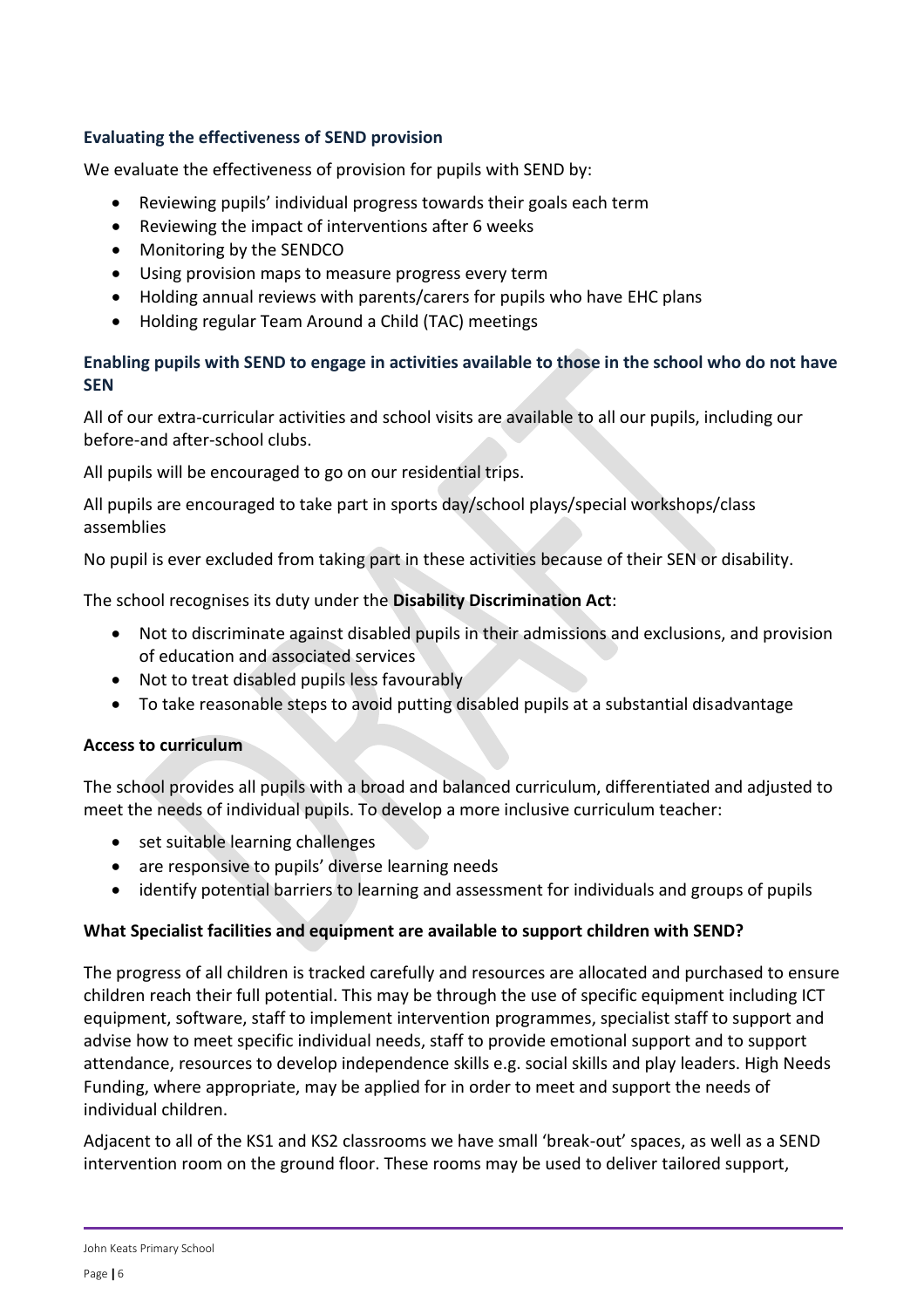interventions and lessons, and are the perfect space for pupils to work in an environment which has less distractions than the main classrooms.

### **Access to information**

The school will make itself aware of local services, including those provided through the LA, for providing information in alternative formats when required or requested.

#### **Environment**

The school has a Health and Safety Committee which takes account of the needs of pupils and visitors with physical difficulties and sensory impairments. Reasonable adjustments and consideration for the needs of pupils will be taken when planning and undertaking future improvements and refurbishments of the site and premises, such as improved access, lighting, acoustic treatment and colour schemes.

Access to all the classrooms on the all floors are wheelchair friendly. The school has also ensured that there are sufficient washroom facilities within its teaching areas designed specifically for disabled users.

A range of equipment and resources are purchased throughout the year to support specific needs and these are usually recommended as part of advice received form the external professionals we work with.

#### **Medical needs**

Please refer to the Supporting Pupils in Schools with Medical Conditions Policy.

# **Support for improving emotional and social development**

We provide support for pupils to improve their emotional and social development in the following ways:

- Pupils with SEND will be encouraged to be part of the school council
- Pupils with SEND are also encouraged to be part of sports clubs to promote teamwork/building friendships
- Our Pastoral Manager will support the emotional and social needs of all our families.

We do not tolerate bullying.

#### **Working with other agencies**

We are here to support all families in whichever stage of their journey they are in.

If you think your child has SEND then we can support you in investigating this further by referring your child to a suitable professionals and specialists, such as; a speech and language therapist or a community pediatrician. Together we will make a plan and put some targets in place. These targets will be reviewed regularly.

John Keats Primary School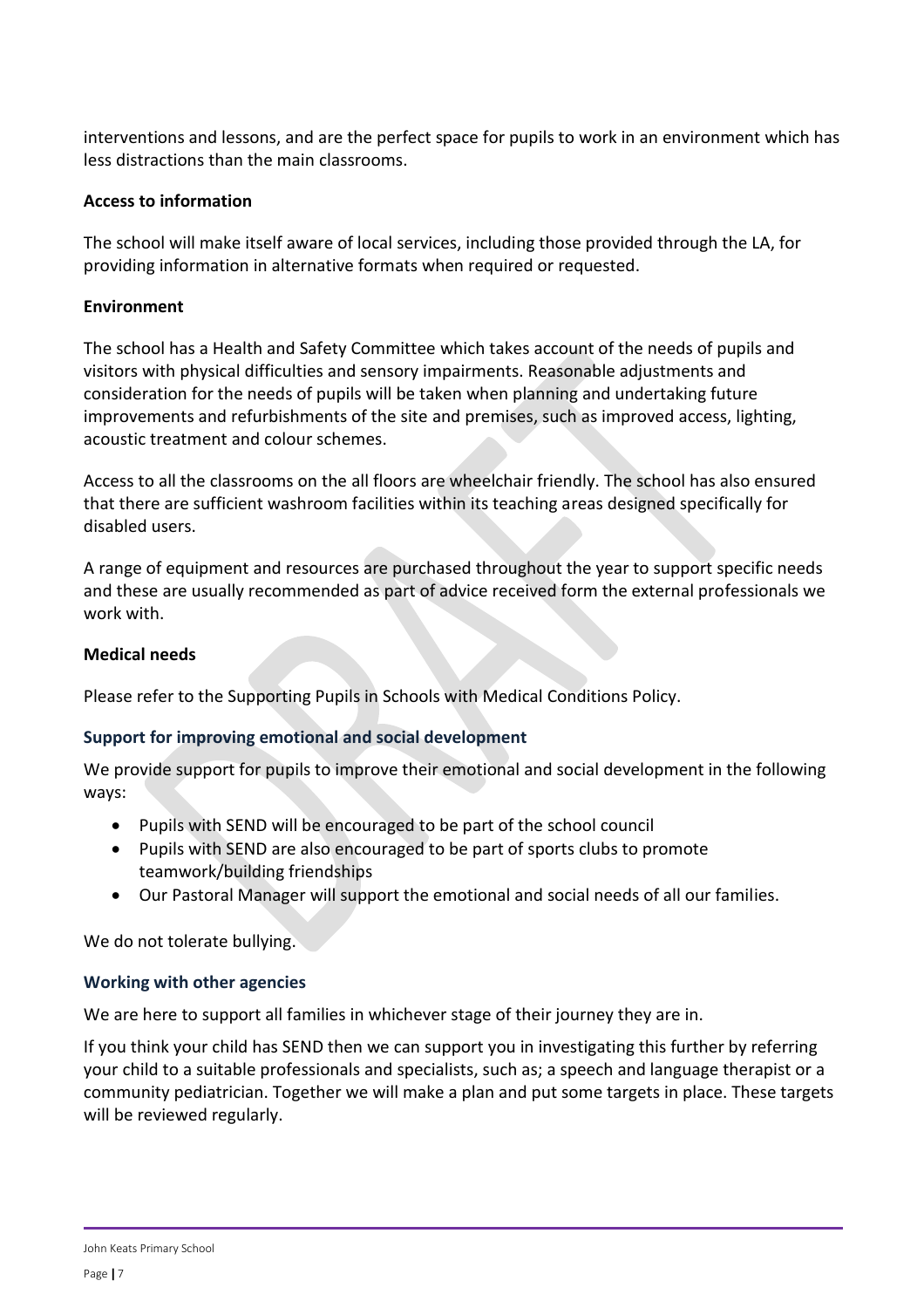If your child has already been identified as SEND then we can support you to coordinate the different services and professionals involved. A Team Around a Child (TAC) meeting with be held and targets will be set.

There are a number of local and national services designed to support parents and carers in many SEND areas. Some are listed below:

# **Southwark Information, Advice and Support Team:**

The Southwark Information, Advice and Support Team has been established to ensure that parents and carers of children from 3 to 19 years with special educational needs (SEND) have access to information, advice and guidance to allow them to make informed decisions about their child's education. The service helps parents write letters and complete forms, deal with education issues, visit schools and provide information about the SEND process.

<http://www.southwarkparentpartnership.co.uk/>

[http://www.southwark.gov.uk/info/200279/parenting\\_support\\_and\\_courses/1700/parent\\_partner](http://www.southwark.gov.uk/info/200279/parenting_support_and_courses/1700/parent_partnership_service) ship service

#### **Contact a family:**

Contact a Family Southwark supports families living in Southwark who have disabled children between the ages of 0 and 19. They offer a wide range of services to families with disabled children including GRAPEVINE a regular, free, newsletter which is available from their website.

#### <http://www.cafamily.org.uk/southwark>

#### **Family information service:**

The Family Information Service (FIS) provides information on local services available to children, young people and families in Southwark. They can assist with:

- Registered childcare, including children's centres, childminders, nurseries, pre-schools, breakfast clubs, after school clubs and holiday play schemes
- Help towards childcare costs
- Free early education

#### **Family information directory:**

The information directory is for parents, young people and practitioners to look up services for children, young people and families, including:

- Parenting support
- Health care
- Money matters
- Law
- Support groups
- Activities

<http://cypdirectory.southwark.gov.uk/>

#### **Complaints about SEND provision**

John Keats Primary School